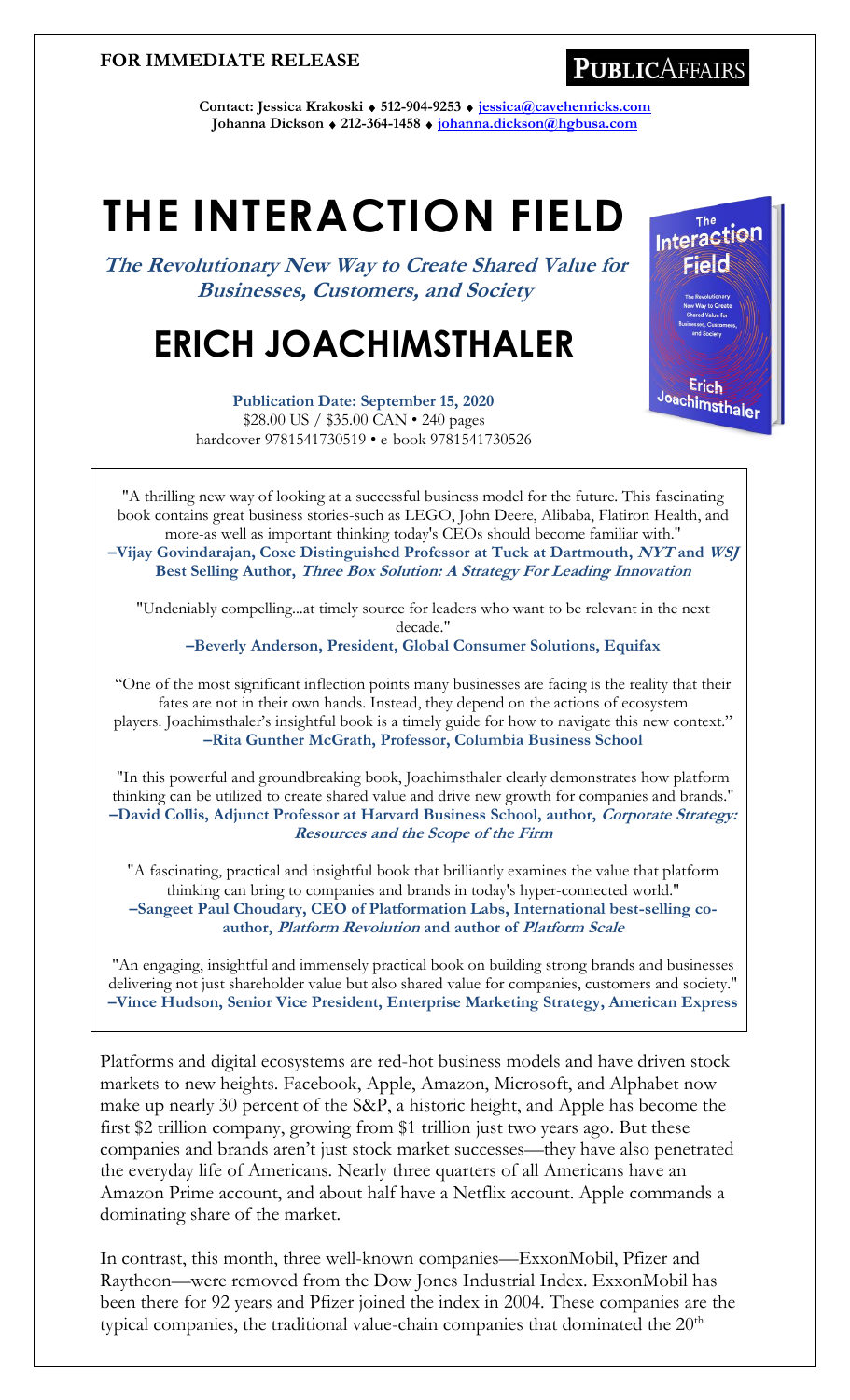century. They have seen their growth rate slow, their ability to compete handcuffed, and their share price languish.

The massive challenge that companies face is this: it is damned difficult to build a platform or digital ecosystem, especially if you are not a technology company. Three recent studies by two leading consultancies, BCG and McKinsey showed that failure to build a platform or digital ecosystem hovers around 85% or more. Annabelle Gawer and Michael Cusumano—celebrated academics and two of the original platform theorists—found that of more than 250 platforms they studied, 80% failed.

In **THE INTERACTION FIELD: The Revolutionary New Way to Create Shared Value for Businesses, Customers, and Society** (PublicAffairs; September 15, 2020), **Erich Joachimsthaler** argues that leaders must stop obsessing about platforms and ecosystems and instead pay attention to building a new kind of company, an interaction field company. Companies that embrace this new model generate, facilitate, and benefit from interactions and data exchanges among multiple people and groups–from customers and stakeholders, but also from those you wouldn't expect to be in the mix, like suppliers, software developers, regulators, and even competitors. And everyone in the field works together to solve big, industrywide, or complex and unpredictable societal problems.

In his new book, Joachimsthaler provides an in-depth look at interaction field companies in a variety of industries and presents a blueprint for creating one – whether transforming an existing company or building a startup from scratch.

Interaction field companies are just beginning to emerge, and the book explores how they work in heavy industries like agricultural equipment (John Deere), industrial metals (Klöckner & Co.), e-commerce (Alibaba), and in consumer businesses such as automobiles (Tesla, Waymo), health insurance (Discovery Health), cancer treatment (Roche's Flatiron Health), action cameras (GoPro), appliances (Haier), pet food (Mars Petcare), and fashion (Burberry, Gucci).

With deeply-researched case studies and astute analyses, **THE INTERACTION**  FIELD introduces a revolutionary new way of doing business. Not only does this model allow companies to continuously innovate, evolve, and respond to ever rising customer expectations, but it also creates a new way to solve the immediate challenges of people today and also the major social and economic challenges of the future.



**Erich Joachimsthaler** is the Founder and CEO of VIVALDI, one of the largest independent global strategy and business transformation firms, with offices in the U.S., Europe, Latin America and Asia. He has lectured and held faculty positions at many of the world's leading business schools, including Harvard Business School, IESE, Yale, Columbia, Dartmouth and Duke. He is the

author and co-author of more than a hundred articles published in highly-respected journals as well as of two award-winning books-*Brand Leadership* and *Hidden in Plain Sight*. Joachimsthaler has been featured in *USA Today*, *The New York Times*, *Wall Street Journal*, and on CNBC, among others, and writes regularly for *Harvard Business Review*. In 2017, he was voted a Top 25 Influencer of Chief Digital Officers, and he was inducted as the 2017 Fellow of the ISBM Institute for his lifetime contribution in academics, thought leadership and practice in marketing, strategy, and digital innovation. He lives in New York, NY.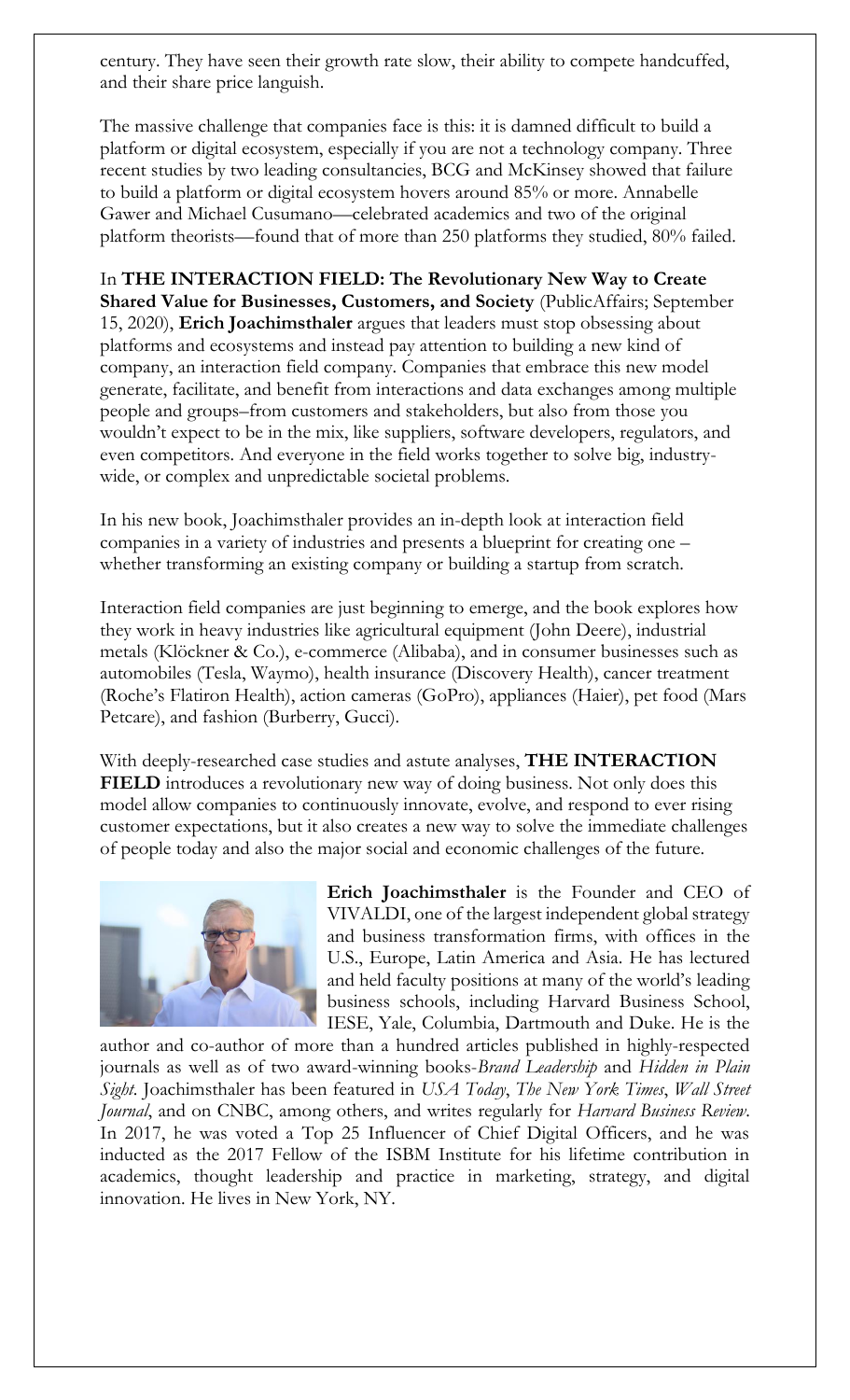## **How To Build An Interaction Field Company**

To create an interaction field company, you must design and build the three elements that constitute an interaction field: a **NUCLEUS** of participants, an **ECOSYSTEM** of partners and contributors, and a group of **MARKET MAKERS** that exert influence on the field, all of them linked through data.



The **NUCLEUS OF PARTICIPANTS** is typically the company, like John Deere or GoPro, and the customers—anyone who contributes to the core interactions on a regular basis. The traditional company has already established a business relationship with the participants in the nucleus, which is the foundation of the interactions.

The **ECOSYSTEM OF CONTRIBUTORS** is composed of partners in the company's business activity. But as part of the interaction field, data is shared between the nucleus participants and the ecosystem participants. Ecosystems in the interaction field are built on relationships that have been established over years. An example is the supplier relationship between Bosch, the automotive electronics company, and Daimler, the car manufacturer. They have a well-established supplierbuyer relationship based on the development, manufacture, and sale of electronic components for Mercedes-Benz vehicles.

The third group of participants is the **MARKET MAKERS**. These are entities that exert influence and enable the velocity in the interaction field. There are many types of entities that can be market makers, and the types differ from one interaction field to another. The US Department of Transportation, for example, regulates the automotive industry and hence is one type of market maker in an automaker's interaction field.

**HOW IT WORKS:** High interaction velocity is achieved when the three elements of the field work together to create network effects, learning effects, and virality. This leads to new shared and potentially enormous value for the participants in the field, the entire industry or category, and society as a whole.

What interaction field companies can do that value-chain companies, platforms, and digital ecosystems can't is solve a much more complex and diverse set of needs for consumers, while also addressing the intractable challenges of industries and categories and contributing to progress on major societal issues and concerns. It takes four steps to build such a company:

#### **1. FRAMING: It solves new problems and intractable challenges for multiple participants**

Platforms and digital ecosystems typically focus on solving narrow or existing problems, challenges or pain points for customers. Uber and Lyft remove frictions of hiring a taxi, and Blue Apron makes it easier to cook at home, for example. Interaction field companies frame the challenges they are solving in a much more comprehensive way. They solve complex challenges for customers, for an entire industry or even society. They solve new challenges for which a simple business model like a platform or ecosystem is not enough. For example, Tesla isn't just about a platform or a digital ecosystem, and it solves for a lot more than just electric cars as a replacement of gasoline-powered cars. It solves for autonomous driving, lower CO2 emission, better utilization, lower cost of ownership of a car, traffic congestion, and so much more. Some things are still vision some are reality, but the direction is apparent – it wants to be an interaction field company.

#### **2. DESIGNING: It creates shared value by designing for interactions, not just transactions**

Platforms and digital ecosystems tend to be highly transactional business models. Uber or Lyft facilitate transactions between riders and drivers, Airbnb between hosts and travelers, and Amazon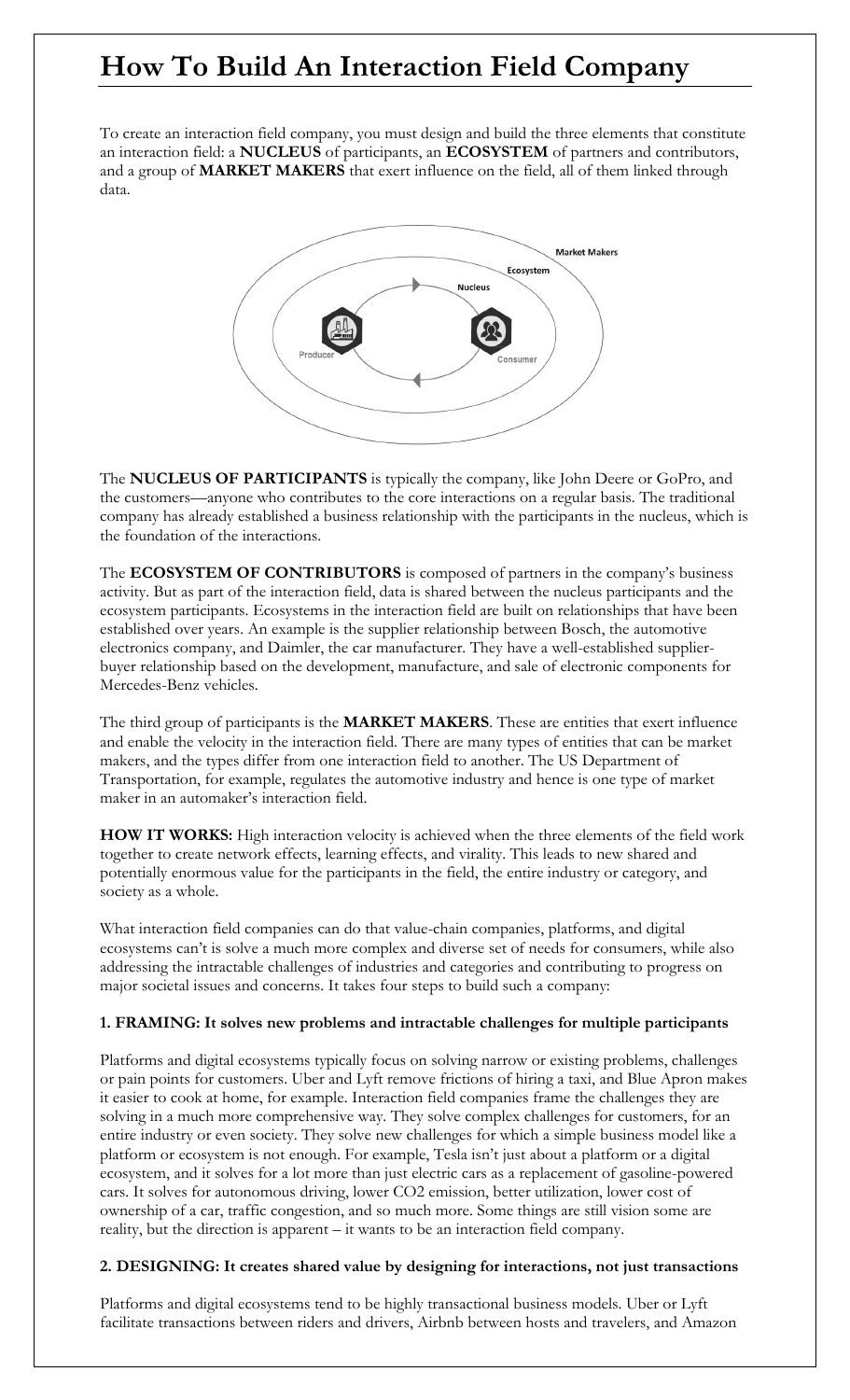between buyers and sellers. Because platforms or ecosystems are transactional, they typically benefit from the volume of transactions which generates learning and network effects.

Interaction field companies are not transactional, but rather interactional. Interactions are built on collaboration, engagement and participation. And interaction field companies focus on the quality and value of interactions as much as on the volume of interactions. An example is Alibaba. Alibaba is not in the business of disrupting small retailers. They are in the business of making them efficient, removing frictions and enabling them to sell more. Everyone gains: Alibaba gains valuable data from stores and earns a fee for online sales, and merchants can now sell locally. Alibaba builds on collaboration, not disruption. It is interactional and benefits everyone.

#### **3. BUILDING: It is built to be open and comprehensive by deeply integrating into the lives of participants**

Interaction field companies are inclusive and compete in a world without walls. This is contrary to digital ecosystems and the current discussion around "ecosystem competition," the notion that ecosystems compete against each other and you must decide which ecosystem to join if you can't build your own. Companies should be wiser and reconsider the focus on extracting value through competition.

An interaction field company designs the interactions, architecture and governance in such a way that it solves problems and challenges of customers and many participants – including competitors who participate in other ecosystems.

For example, Flatiron Health brings together patients, care providers, competing pharmaceutical companies and regulators like the FDA. They share data about every single instance of cancer treatment, and the interactions generate learning that has enabled a larger open network of companies to collaborate with the FDA to approve therapeutic solutions faster and to treat cancer patients more effectively. Flatiron Health isn't just another platform or digital ecosystem that delivers value to patients or care providers. It is an interaction field company that deeply integrates into the fabric of all players in healthcare in the US. And it solves comprehensively a challenge that more than 18 million American face every year.

#### **4. SHARING: It is built to share out value with the participants in the interaction field**

The goal of the interaction field company is to solve for problems and challenges in the nucleus, the ecosystem and in the overall market. The goal is not just to solve for the cheapest ride or the fastest grocery delivery, but rather to enable fair value distribution. As one leading platform academic ,Marshall van Alstyne says, a situation where you create more value than you take.